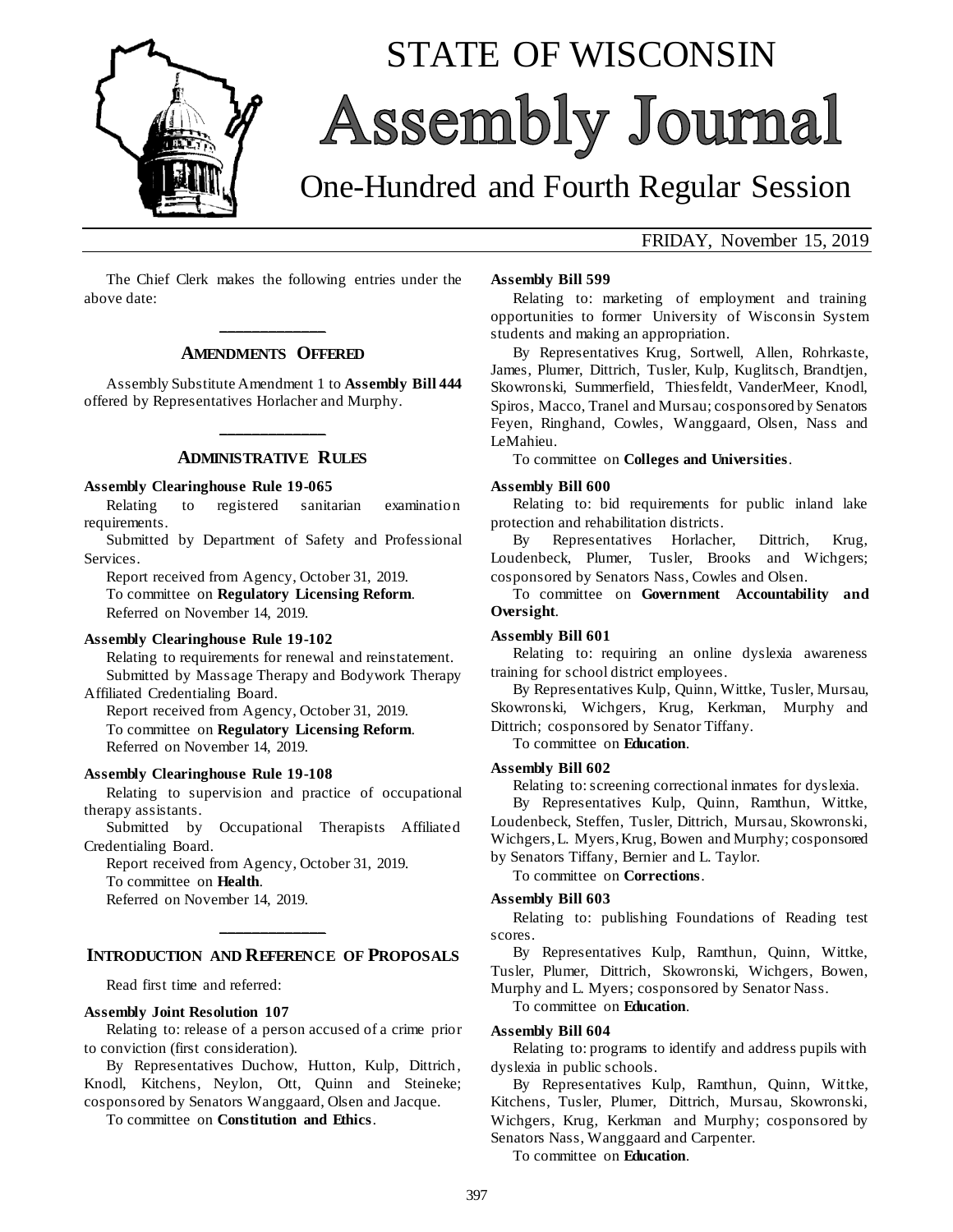#### **Assembly Bill 605**

Relating to: reports on bills requiring occupational licenses.

By Representatives Hutton, Dittrich, Gundrum, Horlacher, Knodl, Kulp, Murphy, Novak, Skowronski, Sortwell, Tusler and Thiesfeldt; cosponsored by Senators Kapenga, Craig, Darling, Kooyenga, Stroebel and L. Taylor.

To committee on **Regulatory Licensing Reform**.

#### **Assembly Bill 606**

Relating to: marketing of employment and training opportunities to former University of Wisconsin System students and making an appropriation.

By Representatives Krug, Sortwell, Allen, Rohrkaste, James, Plumer, Dittrich, Tusler, Kulp, Kuglitsch, Brandtjen, Skowronski, Summerfield, Thiesfeldt, VanderMeer, Knodl, Spiros, Macco, Tranel and Mursau; cosponsored by Senators Feyen, Ringhand, Cowles, Wanggaard, Olsen, Nass and LeMahieu.

To committee on **Colleges and Universities**.

#### **Assembly Bill 607**

Relating to: funding for service award payments and making an appropriation.

By Representatives Mursau, Krug, Considine, Anderson, Bowen, Dittrich, Kolste, Loudenbeck, Milroy, Novak, Shankland, Spreitzer, Thiesfeldt, Tusler, Subeck, Kerkman and Edming; cosponsored by Senators Testin, Bewley, Carpenter, Schachtner and L. Taylor.

To committee on **Criminal Justice and Public Safety**.

#### **Assembly Bill 608**

Relating to: modification of bail in a criminal action.

By Representatives Duchow, Hutton, Quinn, Kulp, Mursau and Steineke; cosponsored by Senator Wanggaard.

To committee on **Judiciary**.

#### **Assembly Bill 609**

Relating to: pretrial detention.

By Representatives Duchow, Hutton, Kulp, Wichgers, Knodl, Dittrich, Quinn and Steineke; cosponsored by Senators Wanggaard, Olsen and Jacque.

To committee on **Judiciary**.

#### **Assembly Bill 610**

Relating to: the use of a pretrial risk assessment when setting conditions for pretrial release.

By Representatives Duchow, Hutton, Kulp, Sortwell, Knodl, Mursau, Dittrich, Quinn and Steineke; cosponsored by Senators Wanggaard, Olsen and Jacque.

To committee on **Judiciary**.

#### **Assembly Bill 611**

Relating to: liens on aircraft and aircraft engines.

By Representatives Tittl, Rohrkaste, James, Kulp, Murphy, Plumer, Sinicki, Spiros and Tusler; cosponsored by Senators Roth, Feyen, Cowles, LeMahieu, Petrowski, Olsen, Ringhand, Stroebel and Testin.

To committee on **Jobs and the Economy**.

#### **Assembly Bill 612**

Relating to: county registration of animal-drawn vehicles.

By Representatives Kulp, Ballweg, Tusler, Bowen, Krug, Kurtz, Novak, Oldenburg, Plumer and Thiesfeldt; cosponsored by Senators Marklein and Olsen.

To committee on **Local Government**.

#### **Assembly Bill 613**

Relating to: coordinating a response to Alzheimer's disease and dementia, authorizing a coordinator position, and making an appropriation.

By Representatives Brostoff, Emerson, Sinicki, Vruwink, Bowen, Spreitzer, Subeck and C. Taylor; cosponsored by Senators Larson and L. Taylor.

To committee on **Aging and Long-Term Care**.

#### **Assembly Bill 614**

Relating to: Alzheimer's and dementia training for direct care and support services workers.

By Representatives Brostoff, Emerson, Sinicki, Vruwink, Bowen, Subeck and C. Taylor; cosponsored by Senators Larson and L. Taylor.

To committee on **Aging and Long-Term Care**.

#### **Assembly Bill 615**

Relating to: installation of hearing loop technology in certain new and renovated state buildings and granting rulemaking authority.

By Representatives Brostoff, Skowronski, Spreitzer, Emerson, Sinicki, Vruwink, Anderson, Bowen and C. Taylor; cosponsored by Senator Larson.

To committee on **State Affairs**.

#### **Assembly Bill 616**

Relating to: information and demonstration requirements for hearing instrument specialists and audiologists.

By Representatives Brostoff, Skowronski, Spreitzer, Emerson, Sinicki, Vruwink, Anderson, Bowen and C. Taylor; cosponsored by Senator Larson.

To committee on **Small Business Development**.

## **\_\_\_\_\_\_\_\_\_\_\_\_\_ COMMITTEE REPORTS**

The committee on **Criminal Justice and Public Safety** reports and recommends:

#### **Assembly Bill 545**

Relating to: impersonating a public officer, public employee, or employee of a utility and providing a penalty.

#### Passage:

Ayes: 10 - Representatives Spiros, Sortwell, Ott, Novak, Crowley, Emerson, Spreitzer, Duchow, Stubbs and McGuire. Noes: 0.

#### *JOHN SPIROS*

**\_\_\_\_\_\_\_\_\_\_\_\_\_**

Chairperson Committee on Criminal Justice and Public Safety